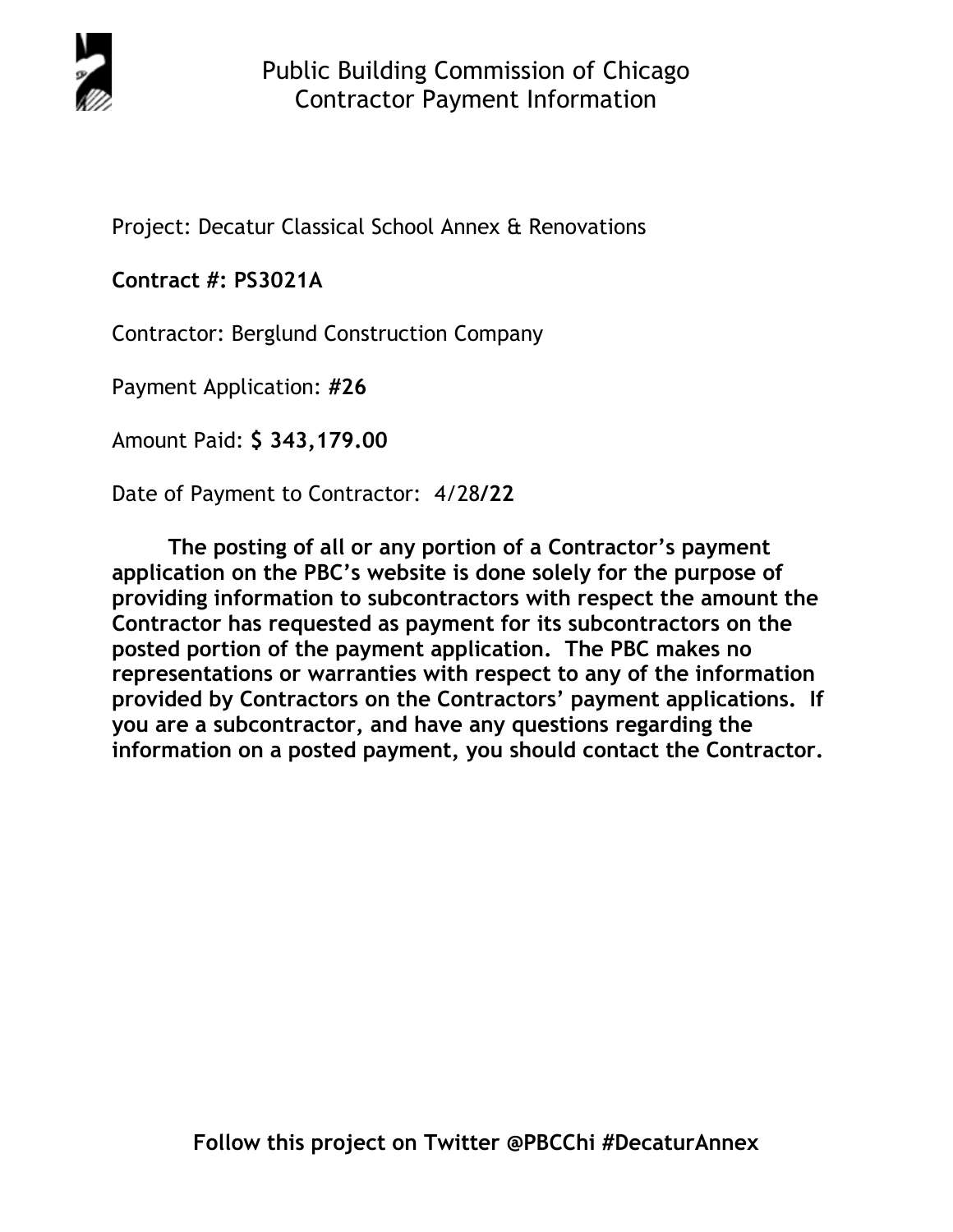#### PUBLIC BUILDING COMMISSION OF CHICAGO **EXHIBIT S CERTIFICATE OF ARCHITECT - ENGINEER**

| DATE:                | 3/18/2022                                               |    |           |
|----------------------|---------------------------------------------------------|----|-----------|
| <b>PROJECT:</b>      | <b>Decatur Classical School Annex &amp; Renovations</b> |    |           |
| Pay Application No.: | 26                                                      |    |           |
| For the Period:      | 2/1/2022                                                | to | 2/28/2022 |
| Contract No.:        | <b>PS3021A</b>                                          |    |           |

In accordance with Resolution No. \_\_, adopted by the Public Building Commission of Chicago on\_\_\_ \_\_, relating to the \$\_\_ Revenue Bonds issued by the Public Building Commission of Chicago for the financing of this project (and all terms used herein shall have the same meaning as in said Resolution), I hereby certify to the Commission and to its Trustee, that:

- 1. Obligations in the amounts stated herein have been incurred by the Commission and that each item thereof is a proper charge against the Construction Account and has not been paid; and
- 2. No amount hereby approved for payment upon any contract will, when added to all amounts previously paid upon such contract, exceed 90% of current estimates approved by the Architect - Engineer until the aggregate amount of payments withheld equals 5% of the Contract Price (said retained funds being payable as set forth in said Resolution).

| THE CONTRACTOR:                                                            | <b>Berglund Construction</b><br>111 E. Wacker Drive, Suite 2450, Chicago, IL 60601 |                                 |               |
|----------------------------------------------------------------------------|------------------------------------------------------------------------------------|---------------------------------|---------------|
| <b>General Construction Services</b><br><b>FOR:</b>                        |                                                                                    |                                 |               |
| Its now entitled to the sum of:                                            | \$                                                                                 | 343,179.00                      |               |
| <b>ORIGINAL CONTRACTOR PRICE</b>                                           | \$22,389,600.00                                                                    |                                 |               |
| <b>ADDITIONS</b>                                                           | \$0.00                                                                             |                                 |               |
| <b>DEDUCTIONS</b>                                                          | \$0.00                                                                             |                                 |               |
| <b>NET ADDITION OR DEDUCTION</b>                                           | \$0.00                                                                             |                                 |               |
| <b>ADJUSTED CONTRACT PRICE</b>                                             | \$22,389,600.00                                                                    |                                 |               |
|                                                                            |                                                                                    |                                 |               |
| <b>TOTAL AMOUNT EARNED</b>                                                 |                                                                                    | \$                              | 21,088,326.83 |
|                                                                            |                                                                                    | s                               |               |
| <b>TOTAL RETENTION</b><br>a) Reserve Withheld @ 1% of Total Amount Earned, |                                                                                    |                                 | 217,442.41    |
| but Not to Exceed 1% of Contract Price                                     |                                                                                    | 217,442.41                      |               |
| b) Liens and Other Withholding                                             |                                                                                    | $\frac{\mathsf{s}}{\mathsf{s}}$ |               |
| c) Liquidated Damages Withheld                                             |                                                                                    | S.                              |               |
| <b>TOTAL PAID TO DATE (Include this Payment)</b>                           |                                                                                    | \$                              | 20,870,884.42 |
| <b>LESS: AMOUNT PREVIOUSLY PAID</b>                                        |                                                                                    | \$                              | 20,527,705.42 |
| AMOUNT DUE THIS PAYMENT                                                    |                                                                                    | \$                              | 343,179.00    |

**Architect Engineer:** 

signature, date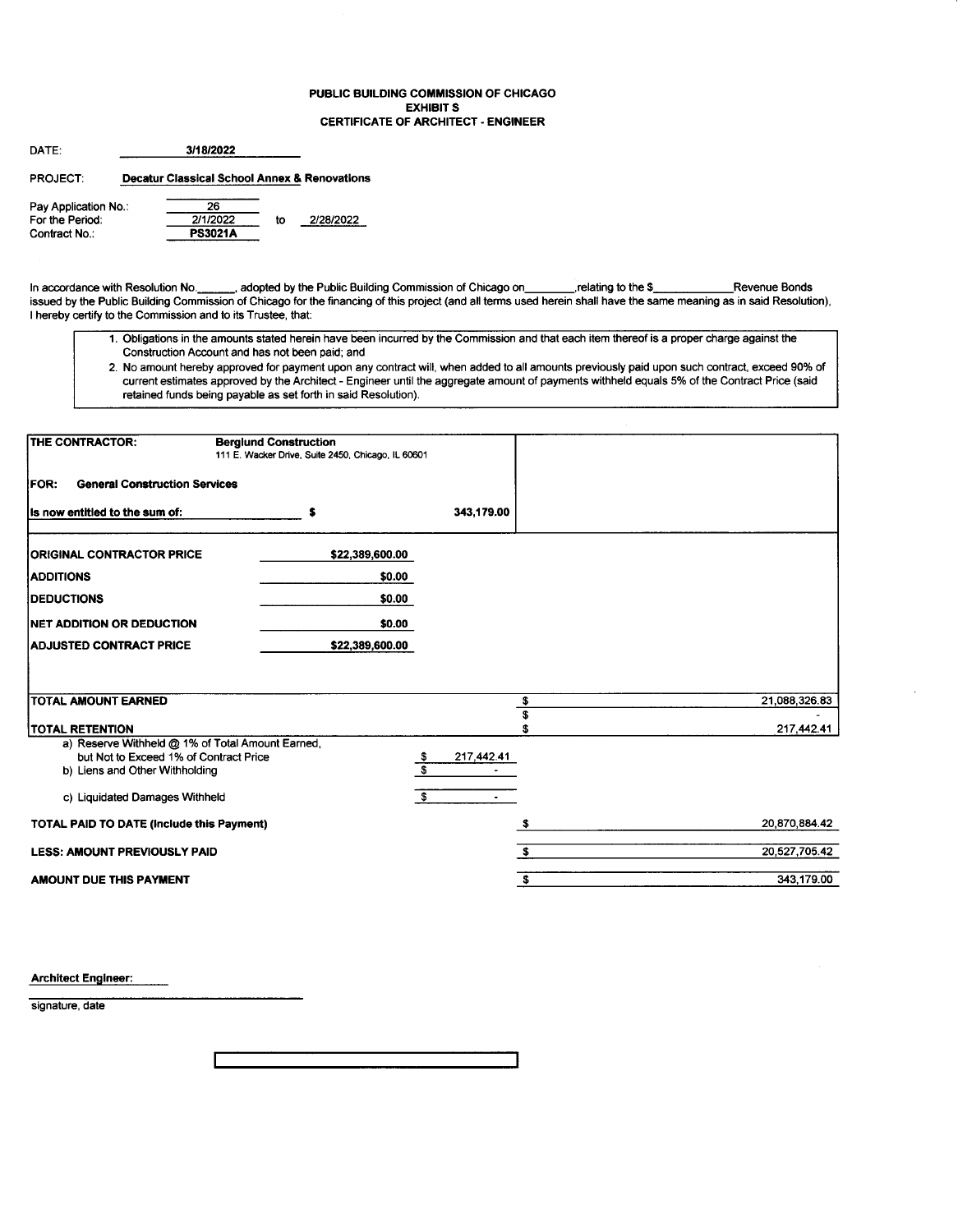## **APPLICATION AND CERTIFICATE FOR PAYMENT**

Invoice #: 52023

|                      | To Owner: Public Building Commission of Chicago<br>50 West Washington Street Room 200 |                       | Project: 519002- Decatur Elementary Annex &<br>Renovation | <b>Application No.:</b> | 26        | Distribution to:<br>Owner             |
|----------------------|---------------------------------------------------------------------------------------|-----------------------|-----------------------------------------------------------|-------------------------|-----------|---------------------------------------|
|                      | Richard J Daley Center<br>Chicago, IL 60602                                           |                       |                                                           | Period To:              | 2/28/2022 | <b>Architect</b><br><b>Contractor</b> |
| From Contractor:     | <b>Berglund Construction</b><br>8410 S South Chicago Avenue                           | <b>Via Architect:</b> | Muller & Muller Ltd.<br>700 N. Sangamon Street            | <b>Project Nos:</b>     | 05215     |                                       |
|                      | Chicago, IL 60617                                                                     |                       | Chicago IL 60642                                          |                         |           |                                       |
| <b>Contract For:</b> |                                                                                       |                       |                                                           | <b>Contract Date:</b>   |           |                                       |

### **CONTRACTOR'S APPLICATION FOR PAYMENT**

Application is made for payment, as shown below, in connection with the Contract. Continuation Sheet is attached.

| 1. Original Contract Sum                                     | \$22,389,600.00 |
|--------------------------------------------------------------|-----------------|
| 2. Net Change By Change Order                                | \$0.00          |
| 3. Contract Sum To Date                                      | \$22,389,600.00 |
| 4. Total Completed and Stored To Date                        | \$21,088,326.83 |
| 5. Retainage:                                                |                 |
| a. 1.03% of Completed Work<br>\$217,442.41                   |                 |
| n on% of Stored Material<br>\$0.00<br>b.                     |                 |
| Total Retainage entertainment contains and a Total Retainage | \$217,442.41    |
| 6. Total Earned Less Retainage                               | \$20,870,884.42 |
| 7. Less Previous Certificates For Payments                   | \$20,527,705.42 |
| 8. Current Payment Due                                       | \$343,179.00    |
| 9. Balance To Finish, Plus Retainage                         | \$1,518,715.58  |

| CHANGE ORDER SUMMARY                                  | <b>Additions</b> | <b>Deductions</b> |
|-------------------------------------------------------|------------------|-------------------|
| Total changes approved<br>in previous months by Owner | \$0.00           | \$0.00            |
| <b>Total Approved this Month</b>                      | \$0.00           | \$0.00            |
| <b>TOTALS</b>                                         | \$0.00           | \$0.00            |
| Net Changes By Change Order                           | \$0.00           |                   |

The undersigned Contractor certifies that to the best of the Contractor's knowledge, information, and belief, the work covered by this Application for Payment has been completed in accordance with the Contract Documents. That all amounts have been paid by the Contractor for Work for which previous Certificates for Payment were issued and payments received from the Owner, and that current payment shown herein is now due.

CONTRACTOR: **Beralund Construction** 

DocuSigned by 392E633C8591480

State of: 11,00 Subscribed and swo h to before me this **Notary Public:** My Commission

County of: Count.<br>day of Mover 2022

Date: 3/18/2022

ARCHITECT'S CERTIFICATE FOR PAYMENT In accordance with the Contract Documents, based on one

comprising the above application, the Architect certifies to Architect's knowledge, information, and belief, the Work has p the quality of the Work is in accordance with the Contract Door is entitled to payment of the AMOUNT CERTIFIED.

#### AMOUNT CERTIFIED \$343,179.00

(Attach explanation if amount certified differs from the amount applied. Initial all figures on this Application and on th Continuation Sheet that are changed to conform with the amount certified.)

#### **ARCHITECT:**

Date: By:

3/18/2022

This Certificate is not negotiable. The AMOUNT CERTIFIED is payable only to the Contractor named herein. Issuance, payment, and acceptance of payment are without prejudice to any rights of the Owner or Contractor under this Contract.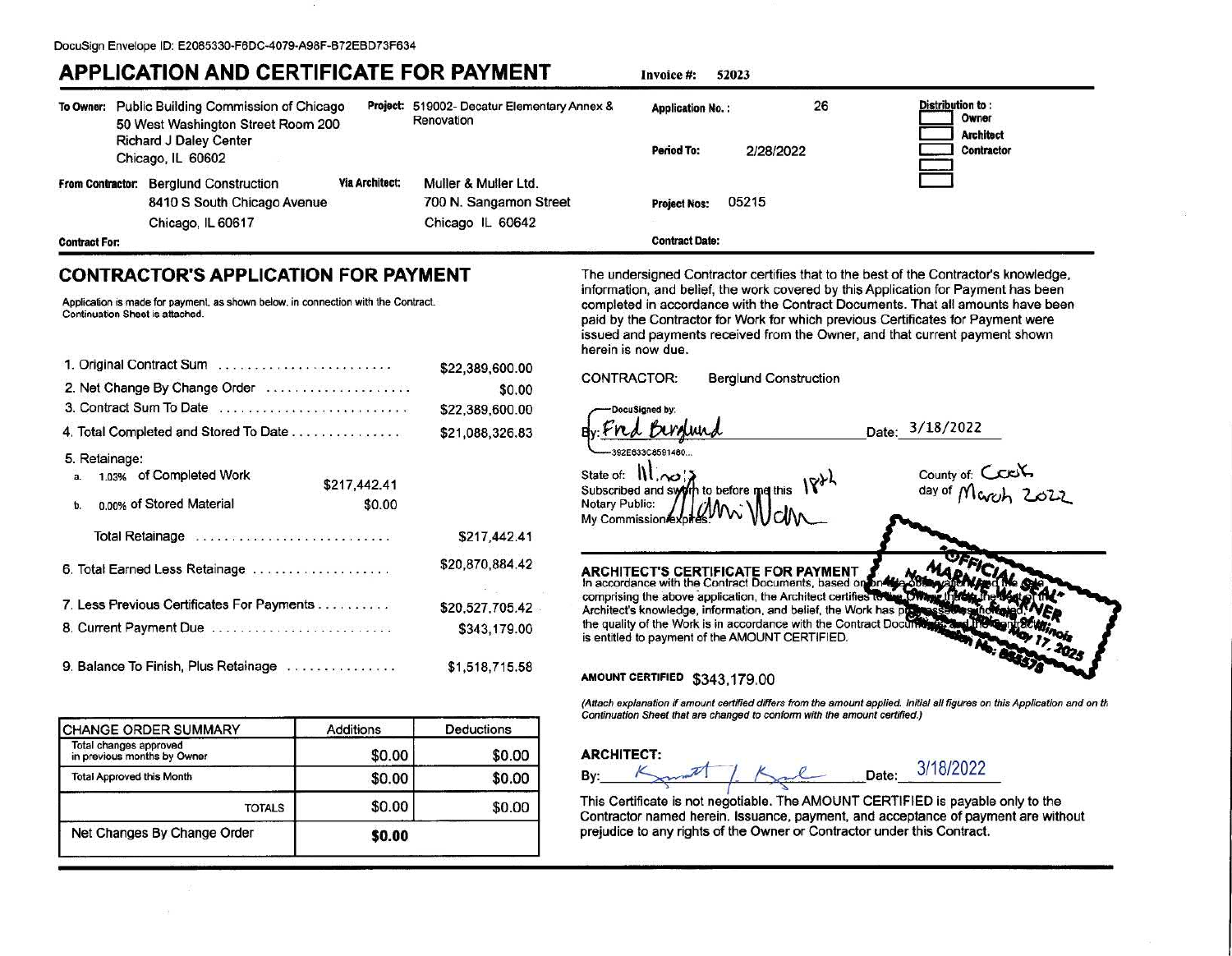PUBLIC BUILDING COMMISSION OF CHICAGO

**EXHIBIT A - PART 1** 

|                                                                                                                                                                                                                                                                                                                                                                                                                                                                                                                                                                                                                                                                                                                                                                                       | CONTRACTOR'S SWORN STATEMENT AND AFFIDAVIT FOR PARTIAL PAYMENT (page 1 of 2)                                                             |                             |                                   |
|---------------------------------------------------------------------------------------------------------------------------------------------------------------------------------------------------------------------------------------------------------------------------------------------------------------------------------------------------------------------------------------------------------------------------------------------------------------------------------------------------------------------------------------------------------------------------------------------------------------------------------------------------------------------------------------------------------------------------------------------------------------------------------------|------------------------------------------------------------------------------------------------------------------------------------------|-----------------------------|-----------------------------------|
| <b>IProject</b><br>Decetur Classical School Annex & Renovations                                                                                                                                                                                                                                                                                                                                                                                                                                                                                                                                                                                                                                                                                                                       |                                                                                                                                          | CONTRACTOR                  | <b>Berglund Construction</b>      |
| PBC Project #05215                                                                                                                                                                                                                                                                                                                                                                                                                                                                                                                                                                                                                                                                                                                                                                    |                                                                                                                                          |                             |                                   |
| Job Location 7030 N. Sacramento Ave., Chicago, IL 60645                                                                                                                                                                                                                                                                                                                                                                                                                                                                                                                                                                                                                                                                                                                               |                                                                                                                                          |                             |                                   |
| Owner Public Building Commission Of Chicago                                                                                                                                                                                                                                                                                                                                                                                                                                                                                                                                                                                                                                                                                                                                           |                                                                                                                                          | APPLICATION FOR PAYMENT #26 |                                   |
| STATE OF ILLINOIS ) SS<br>COUNTY OF COOK                                                                                                                                                                                                                                                                                                                                                                                                                                                                                                                                                                                                                                                                                                                                              |                                                                                                                                          |                             |                                   |
| The affiant, being first duly sworn on oath, deposes and says that he/she is Fred Berglund - President, of Berglund Construction, an Illinois corporation, and duly authorized to make this Affidavit in behalf of said corpor<br>and that said corporation is the Contractor with the PUBLIC BUILDING COMMISSION OF CHICAGO, Owner, under Contract No. PS3021A dated the 11th day of December, 2019, for the following project:                                                                                                                                                                                                                                                                                                                                                      |                                                                                                                                          |                             |                                   |
|                                                                                                                                                                                                                                                                                                                                                                                                                                                                                                                                                                                                                                                                                                                                                                                       | Decetur Classical School Annex & Renovations<br>that the following statements are made for the purpose of procuring a partial payment of | 343,179.00                  | under the terms of said Contract: |
| That the work for which payment is requested has been completed, free and clear of any and all claims, liens, charges, and expenses of any kind or nature whatsoever, and in full compliance with the contract documents and t<br>purposes of said contract, the following persons have been contracted with, and have furnished or prepared materials, equipment, supplies, and services for, and having done labor on said improvement. That the respective am<br>money due and to become due to each of them respectively. That this statement is a full, true, and complete statement of all such persons and of the full amount now due and the amount heretofore paid to each of them for su<br>furnished or prepared by each of them to or on account of said work, as stated: |                                                                                                                                          |                             |                                   |
|                                                                                                                                                                                                                                                                                                                                                                                                                                                                                                                                                                                                                                                                                                                                                                                       |                                                                                                                                          |                             |                                   |

#### CONSTRUCTION (pre con; trades; gel req)

|                              | <b>IPRECONSTRUCTION SERVICES</b>                                                  |                                   | ---------Work Completed---------         |                      |                             |                                 |          |            |         |               |           |                                       |      |                   |
|------------------------------|-----------------------------------------------------------------------------------|-----------------------------------|------------------------------------------|----------------------|-----------------------------|---------------------------------|----------|------------|---------|---------------|-----------|---------------------------------------|------|-------------------|
| ⊤गा⊟ल ≉<br>I (same on<br>SOV | Subcontractor Name & Address                                                      | Type of Work                      | Original contract<br>amount: initial GMP | PBC Change<br>Orders | Geni Contr<br>Change Orders | <b>Adjusted Contract</b><br>Amt | Complete | Previous   | Current | Total to date | retainage | net previous billing   net amount due |      | remaining to bill |
| 00500                        | <b>Berglund Construction</b><br>1111 E. Wacker Dr., Suite 2450 Chicago.<br>L 6060 | Preconstruction Services          | 280.077.00                               | 0.00                 | 0.00                        | 280.077.00                      | 100%     | 280.077.00 | 0.00    | 280.077.00    | 0.00      | 280.077.00                            | 0.00 | 0.00              |
|                              |                                                                                   | Subtotal Preconstruction Services | 280.077.00                               | 0.00                 | 0.00                        | 280.077.00                      | 100%     | 280.077.00 | 0.00    | 280.077.00    | 0.00      | 280.077.00                            | 0.00 | 0.00              |

| <b>COST OF WORK</b>        |                                                                                   |                           |                                          |                      |                                    |                                 |            |           |         |                |           |                                       |      |                   |
|----------------------------|-----------------------------------------------------------------------------------|---------------------------|------------------------------------------|----------------------|------------------------------------|---------------------------------|------------|-----------|---------|----------------|-----------|---------------------------------------|------|-------------------|
|                            | TRADE CONTRACTOR COSTS                                                            |                           |                                          |                      |                                    |                                 |            |           |         |                |           |                                       |      |                   |
| ITEM #<br>(same on<br>SOV) | Subcontractor Name & Address                                                      | Type of Work              | Original contract<br>amount: initial GMP | PBC Change<br>Orders | Gent Contr<br><b>Change Orders</b> | <b>Adjusted Contract</b><br>Amt | % Complete | Previous  | Current | Total to date  | retainage | net previous billing   net amount due |      | remaining to bill |
| 01601                      | City Lights<br>9993 Virginia Ave.<br>Chicago Ridge, IL 60415                      | Temporary Electrical Site | 85.550.00                                | 11.200.00            | $-7.798.83$                        | 88.951.17                       | 100%       | 88,951.17 | 0.00    | 88.951.17      | 889.51    | 88.061.66                             | 0.00 | 889.51            |
| 01742                      | <b>Construction Cleaning Company</b><br>516 N. Ogden #129<br>Chicago, IL 60642    | Final Clean               | 0.00                                     | 0.00                 | 14.684.00                          | 14,684.00                       | 100%       | 14,684.00 | 0.00    | 14,684.00      | 146.84    | 14,537.16                             | 0.00 | 146.84            |
| 01760                      | <b>Built Best Fence</b><br>615 W. Factory Rd.<br>Addison, IL 60101                | <b>Temp Fencing</b>       | 65,000.00                                | 0.00                 | 9,345.50                           | 74.345.50                       | 100%       | 74.345.50 | 0.00    | 74,345.50      | 743.46    | 73,602.04                             | 0.00 | 743.46            |
| 01915                      | Professionals Associated<br>7100 N. Tripp Ave.<br>Lincolnwood, IL 60712           | Surveying                 | 40,443.00                                | 0.00                 | 19,211.00                          | 59,654.00                       | 100%       | 59.651.00 | 0.00    | 59,651.00      | 596.51    | 59,054.49                             | 0.00 | 599.51            |
| 01920                      | Not Let                                                                           | Survevor                  | 8,497.00                                 | 0.00                 | $-8.497.00$                        | 0.00                            | #DIV/0!    | 0.00      | 0.00    | 0.00           | 0.00      | 0.00                                  | 0.00 | 0.00              |
| 02182                      | Nationwide Environmental & Demo<br>1153 Lee Street #244<br>Des Plaines. IL 60016  | Abatement                 | 0.00                                     | 5,000.00             | 6,800.00                           | 11,800.00                       | 100%       | 11,800.00 | 0.00    | 11,800.00      | 118.00    | 11,682.00                             | 0.00 | 118.00            |
| 02200                      | Agua Vitae Engineering, LLC<br>125 S. Burton Place<br>Arlington Heights, iL 60005 | Dewatering                | 51,600.00                                | 0.00                 | $-25,800.00$                       | 25,800.00                       | 100%       | 25,800.00 | 0.00    | 25,800.00      | 258.00    | 25,542.00                             | 0.00 | 258.00            |
| 02230                      | Carlson Environmental<br>65 E. Wacker Place, Suite 2210<br>Chicago, IL 60601      | Environmental             | 0.00                                     | 16,000.00            | 0.00                               | 16,000.00                       | 100%       | 16,000.00 | 0.00    | 16,000.00      | 160.00    | 15,840.00                             | 0.00 | 160.00            |
| ln2242                     | Not Let                                                                           | Dewatering                | 921 135 00                               | 0.00                 | $-921, 135, 00$                    | 0.00                            | #DIV/0!    | 0.00      | n nn    | 0 <sub>m</sub> | 0.00      | o oo                                  | ററ   | റന                |